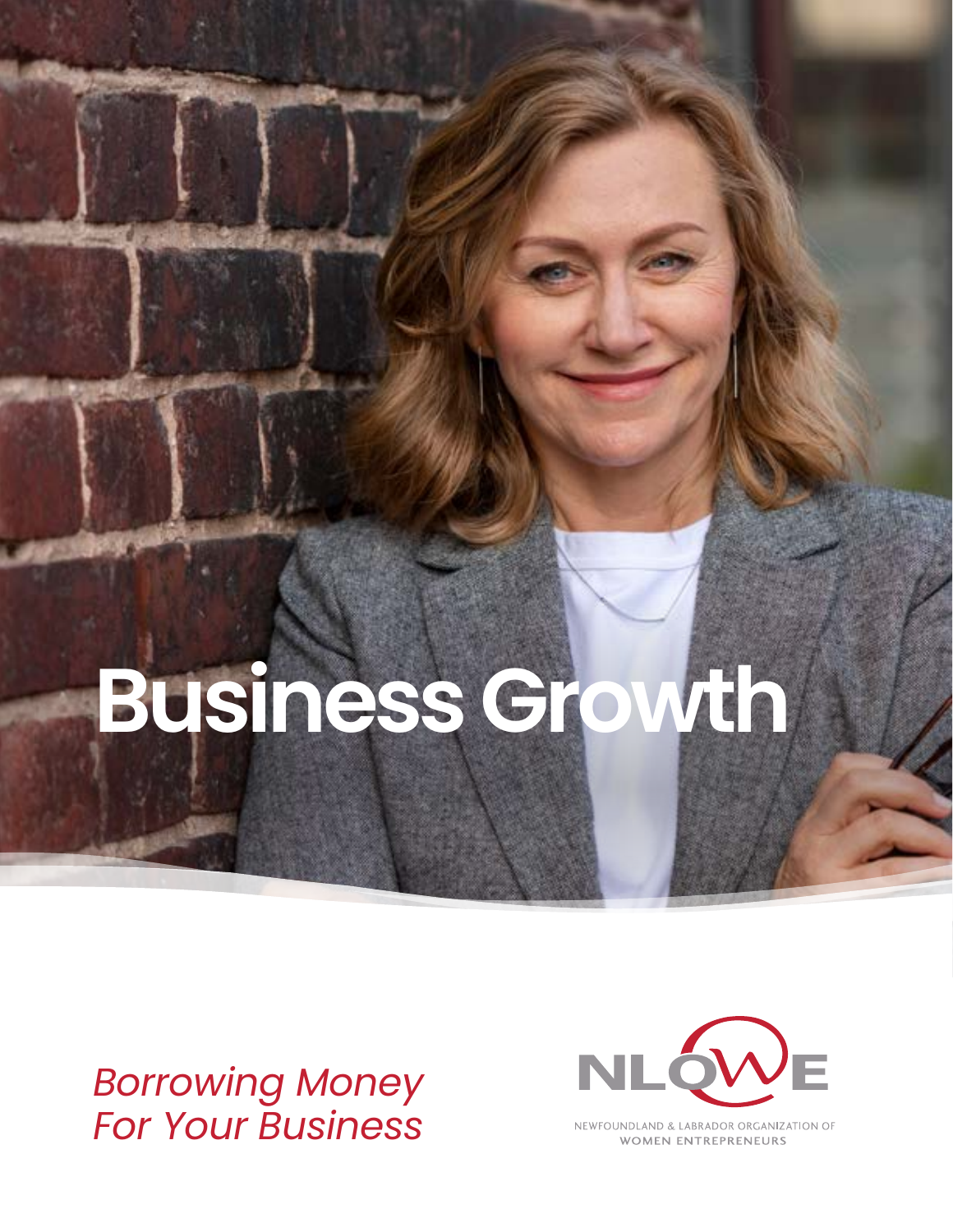# **Borrowing Money For Your Business**



Borrowing money is first and foremost a relationship between you and the lender.

Like any relationship, your ability to secure the trust and acknowledgement of a lender depends on trust, clarity, and shared goals. Upon this foundation, you can then determine the type of financing that will best serve both you and your lender.

Approach your funding proposal in four steps:

- Build the foundation
- Clarify your need
- Select the funding option
- Make the pitch

#### **Building the Foundation**

This step should be ongoing, even before you have identified the need to seek funding. Keeping documents up to date and operations efficient enables you to respond quickly to funding needs or opportunities.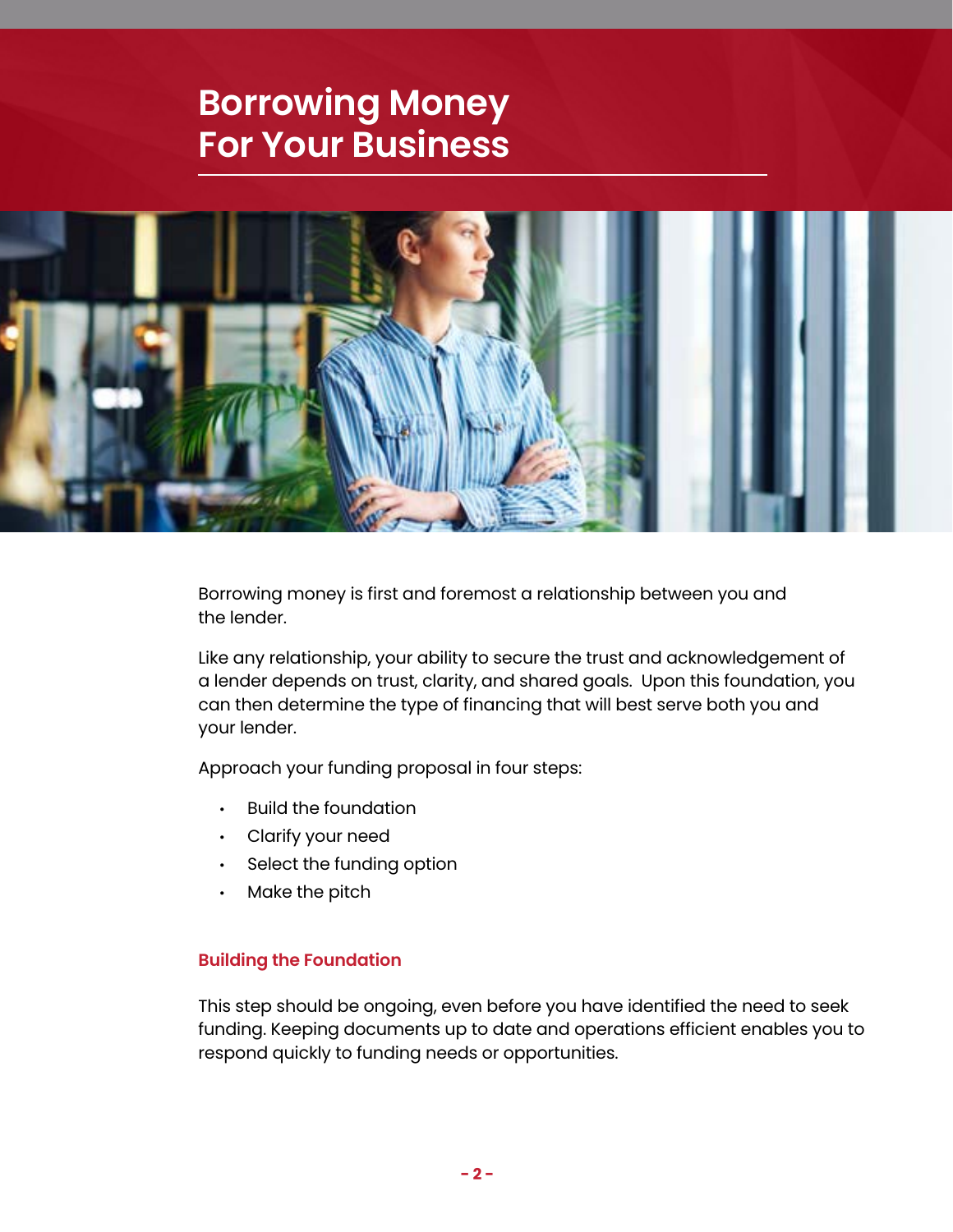The foundation is built upon your key company documents, that in turn can build trust in your operations and projections, demonstrate your vision and establish commonalities.

These documents include:

- Financial statements, projections and ratios (See Info-Solution: Key Financial Ratios)
- Business Plan to show health of operations, capacity, and market expertise
- Strategic Plan to explain your vision and goals
- Confirmation of your and/or your company's financial investment in the project
- Personal financial statements, demonstrating that you have a solid credit rating and personal finances in good standing

# **Clarify your Need**

Securing financing for your business requires you to identify:

- Your company's need for the money
- Your company's ability to meet the lender's terms



Money feeds many aspects of your business: market expansion, new initiatives, modernization, and growth. There are also unexpected downturns, or upturns, that may challenge your cash reserves and leave you in need of funds to complete an initiative or weather the storm.

Do you need money for startup, market expansion, transition to new markets, or workforce expansion?

Is your funding intended for capital purchases or intellectual property development?

Be as detailed as possible in your need; a key word search can lead to appropriate funders and perhaps some programs you did not know to consider.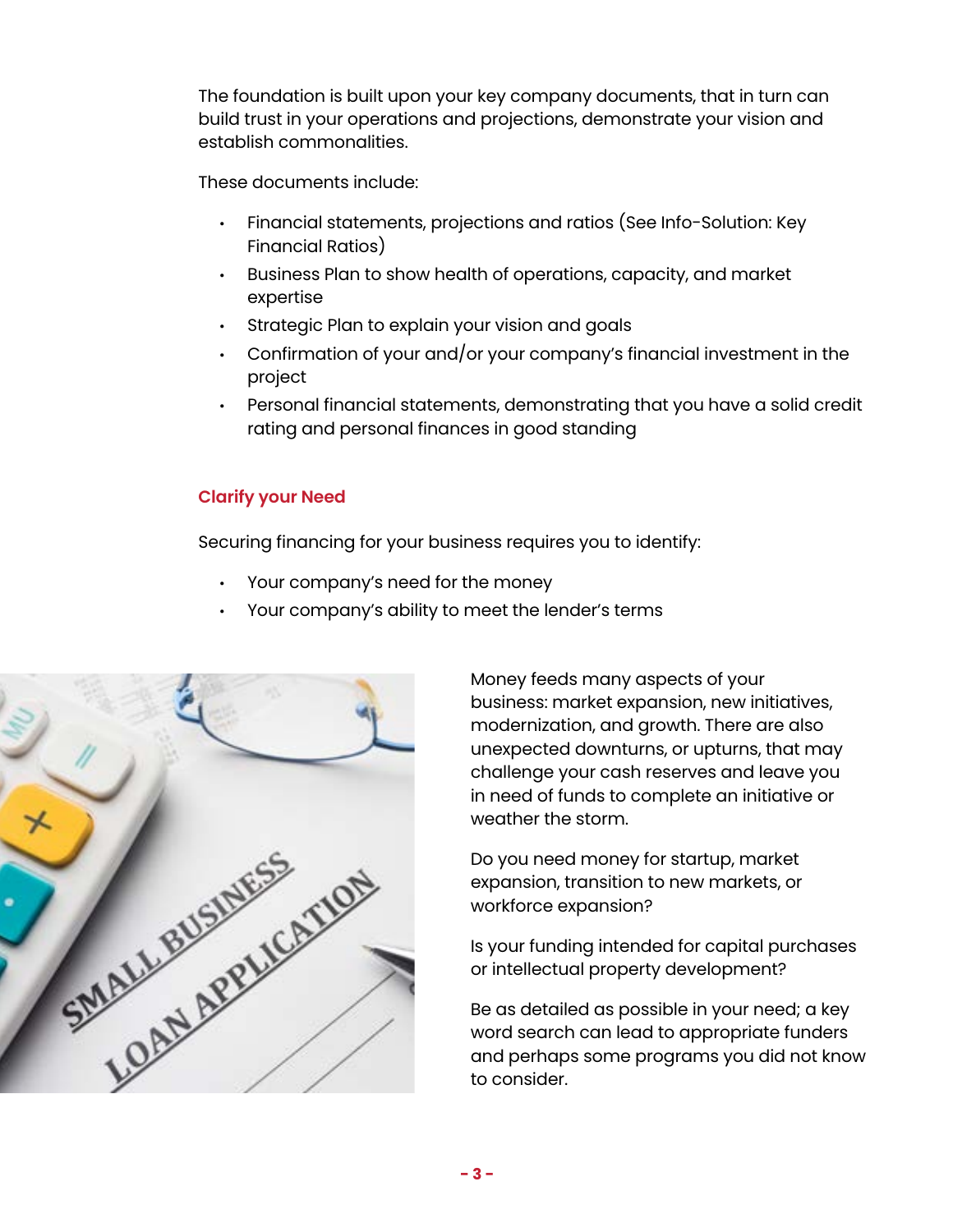Questions to ask your lender:

- What are the repayment terms?
- Ensure you can meet the payments for the duration required
- What security/collateral is required?
- This could take the form of a down payment or a lien on capital holdings
- What is the interest rate, and how is it calculated? Consider if the interest rate is variable or fixed, and if interest is calculated on the lump sum or outstanding balance
- Are there penalties for early repayment or late payments?
- Are there any additional fees?
- What type of investment is required from you and/or your business?

Some lenders prefer to see your personal investment in your business; others may require it. Clarify the type and amount of investment your lender wants, whether cash or in-kind equivalent

# **Select the Funding Option**

#### **Loans through financial institutions, such as chartered banks and credit**

**unions,** are available for small business, commercial real estate, business acquisition, working capital, technology expansion or development, equipment purchase, and other specific business needs.

These loans can be:

- Short-term loans providing lump sums for a down payment, inventory purchase or emergency expenses. These loans are typically repayable within 12 months
- Long-term loans providing larger lump sums with a longer repayment period, for capital purchases, market expansion, new product launch or other initiative that will take time to provide return on investment
- Operating line of credit providing money as needed, to a maximum amount. A line of credit is charged interest only on the amount used. This type of financing can provide immediate access to cash, and offer a buffer to avoid cash-flow issues.

The Canada Small Business Financing Program can help startups or small companies with less than \$10 million in annual revenue get loans from financial institutions by sharing the risk with lenders. Learn more at **[https://www.ic.gc.ca/eic/](https://www.ic.gc.ca/eic/site/csbfp-pfpec.nsf/eng/h_la02855.html) [site/csbfp-pfpec.nsf/eng/h\\_la02855.html](https://www.ic.gc.ca/eic/site/csbfp-pfpec.nsf/eng/h_la02855.html)**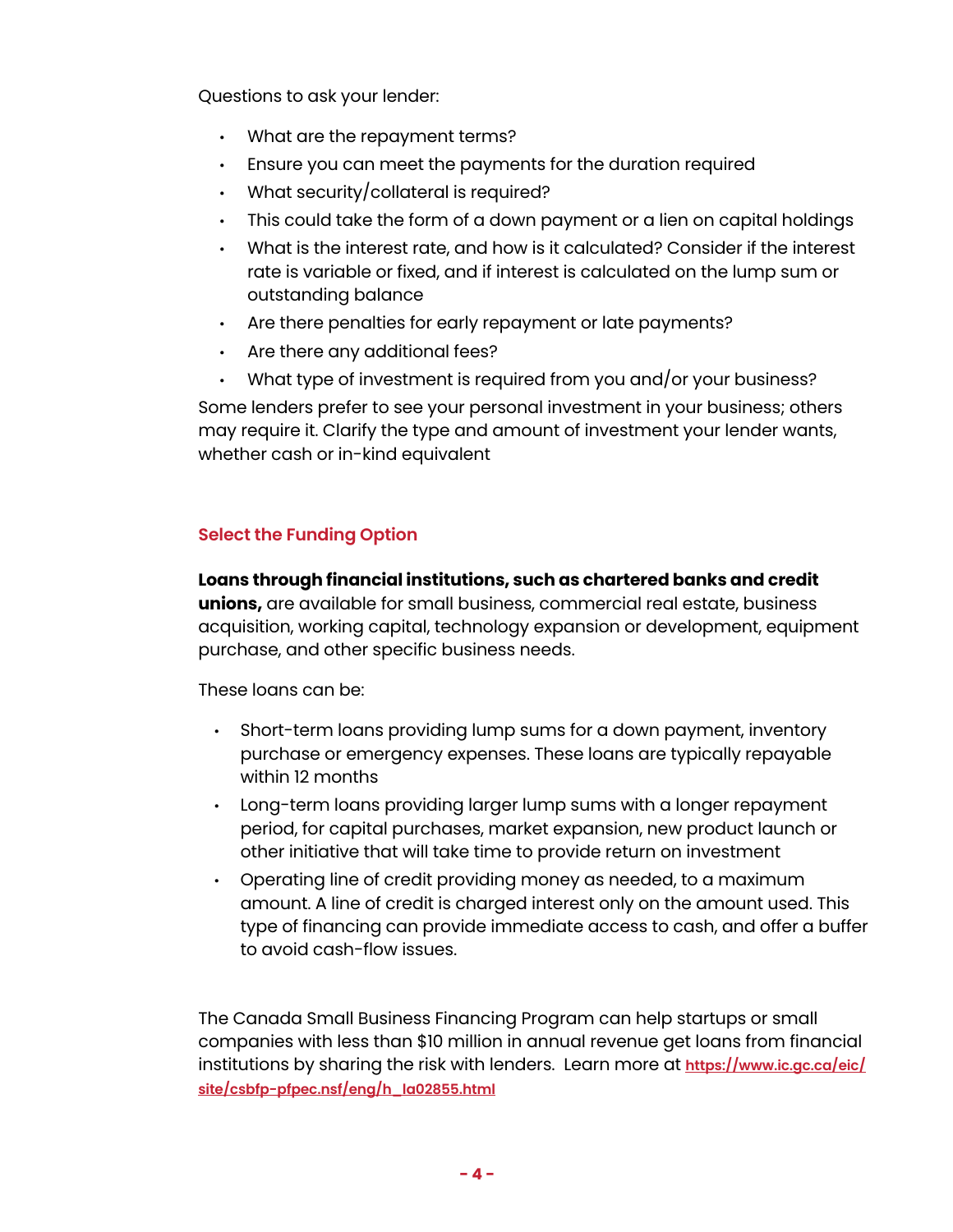#### **Loans and grants administered by governments or agencies**

The Government of Newfoundland and Labrador offers loans supporting entrepreneurs and specific industry sectors well as resources on other funding programs. Learn more at:

**[https://www.findnewfoundlandlabrador.com/invest/doing-business-in-nl/support-for](https://www.findnewfoundlandlabrador.com/invest/doing-business-in-nl/support-for-business/)[business/](https://www.findnewfoundlandlabrador.com/invest/doing-business-in-nl/support-for-business/)**

## **Private investors**

#### **Angel Investors**

are private investors, often wealthy, choosing to invest their own money in promising startups or new companies. There is a Canadian network connecting companies seeking money with investors seeking opportunities: **<https://www.canadainvestmentnetwork.ca/>**

#### **Venture Capitalists**

Seek companies with high growth potential, offering investment in return for an equity share in the company. Learn more at **[https://www.cvca.ca/]( https://www.cvca.ca/)**

### **Crowdfunding**

Crowdfunding refers to a growing trend of soliciting many small contributions from a crowd of people in order to support a new or existing business.

**Equity Crowdfunding** is usually used for startup businesses. Crowdfunders give an entrepreneur money to start a business in return for a stake in the company. Equity crowdfunding is quite new, and the rules surrounding it differ for each jurisdiction.

## **Make Your Pitch**

Once you have selected the institution or program to which you will apply, you can craft your pitch accordingly. Some guidelines:

**Follow the specifications given by the lender,** submitting what is requested by the method required. Some lenders are very specific about deadlines, email vs mail, length of submission, and required information. If there are no specifics, provide clearly and succinctly the information that will assist the lender is understanding your company, your need for the money, and your ability to repay or provide return on their investment.